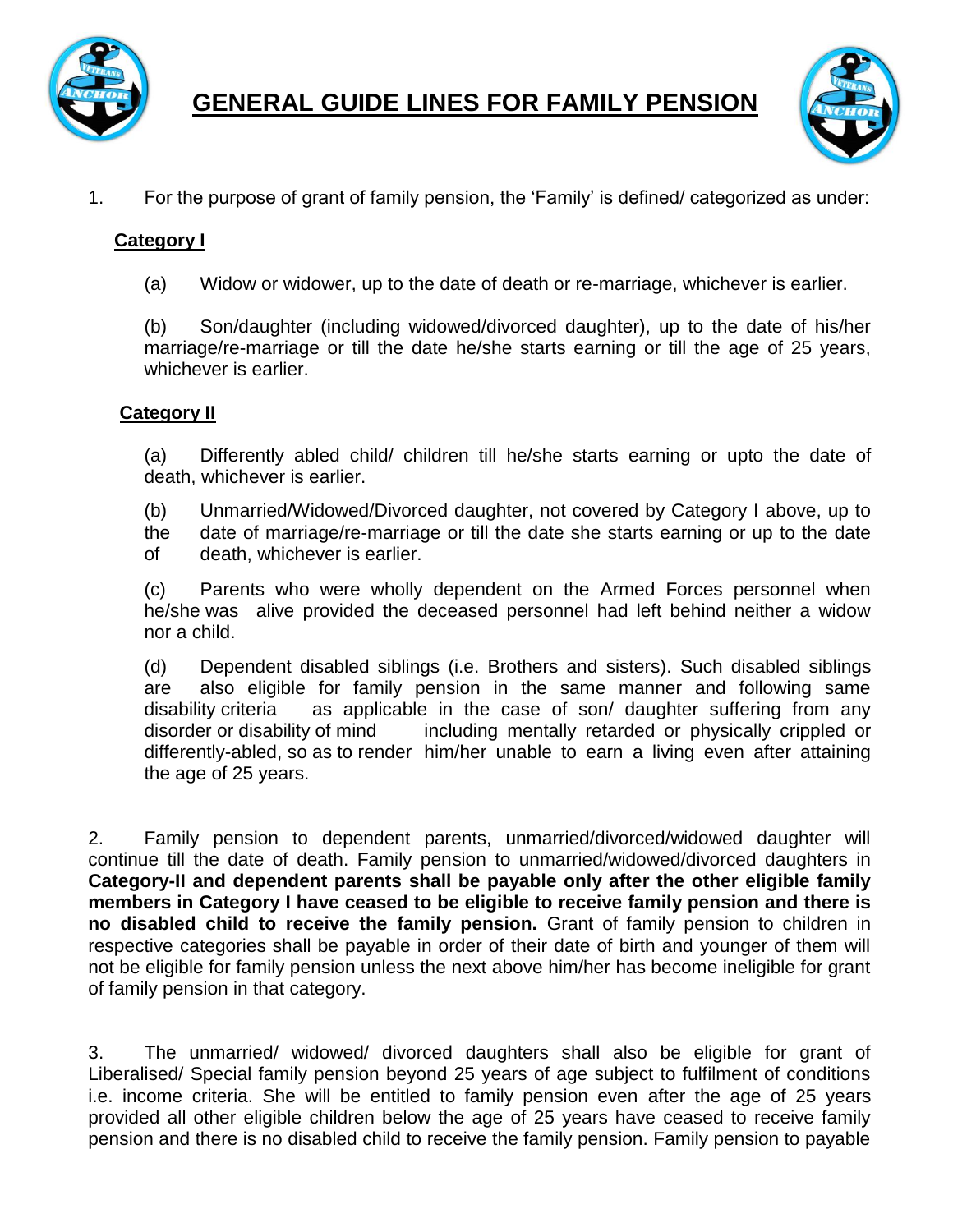to unmarried/ divorced/ widowed daughter in order of their date of birth and younger of them shall not be eligible unless the next above has become ineligible for grant of family pension.

4. The dependency criteria for the purpose of family pension shall be the minimum Family Pension along with Dearness Relief thereon. The minimum family pension as per 7th CPC rates is **Rupees Nine thousand plus Dearness Relief thereon.** 

5. The childless widow of a deceased personnel shall continue to be paid family pension even after her re-marriage subject to the condition that the family pension shall cease once her independent income from all other sources become equal to or higher than the minimum prescribed family pension in the Central Government. The family pensioner in such cases would be required to give a declaration regarding her income from other sources to the pension disbursing authority **every six months**.

6. In case, the marriage of the pensioner has taken place after retirement, pensioner is required to apply for endorsement of family pension entitlements in his PPO enclosing therewith registration details of marriage with the Registrar of Marriages or other competent authority under the relevant law.

7. Parents who were wholly dependent on the Armed Forces Personnel when he/she was alive are also entitled for family pension. In case of dispute, the division of family pension (special/ Liberalised) (sailors only) can be approved by the Competent Authority.

8. In case the Armed Forces personnel is not survived by a widow/ widower or a child, the dependent parents become eligible to receive family pension. However, in case where an deceased Armed Forces personnel is survived by a widow/ widower or child and position changes subsequently because of death or remarriage of the spouse and or death or ineligibility of child/ children including disabled child, the dependent parents become eligible for family pension. As stated above, a childless widow subject to dependency criteria is entitled for family pension even after her marriage. In such an event, the parents of the deceased Armed Forces personnel become entitled to the family pension only the childless widow dies or when her independent income from all sources becomes equal to or higher than prescribed dependency criteria under the rules.

9. Family pension is also allowed to judicially separated spouse of service personnel after his/her children cease to be eligible for family pension till his/her death or re-marriage whichever is earlier.

10. The Family Pension will not be payable to more than one members of an individual's family at the same time. However, there have been cases where service personnel have been authorized to keep more than one wife/wives due to religious reasons. On death of the service personnel in these cases and deceased is survived by more than one widow the pension will be divided amongst the widows/children. The following procedure is to be followed for division and payment of Family Pension to widows/children.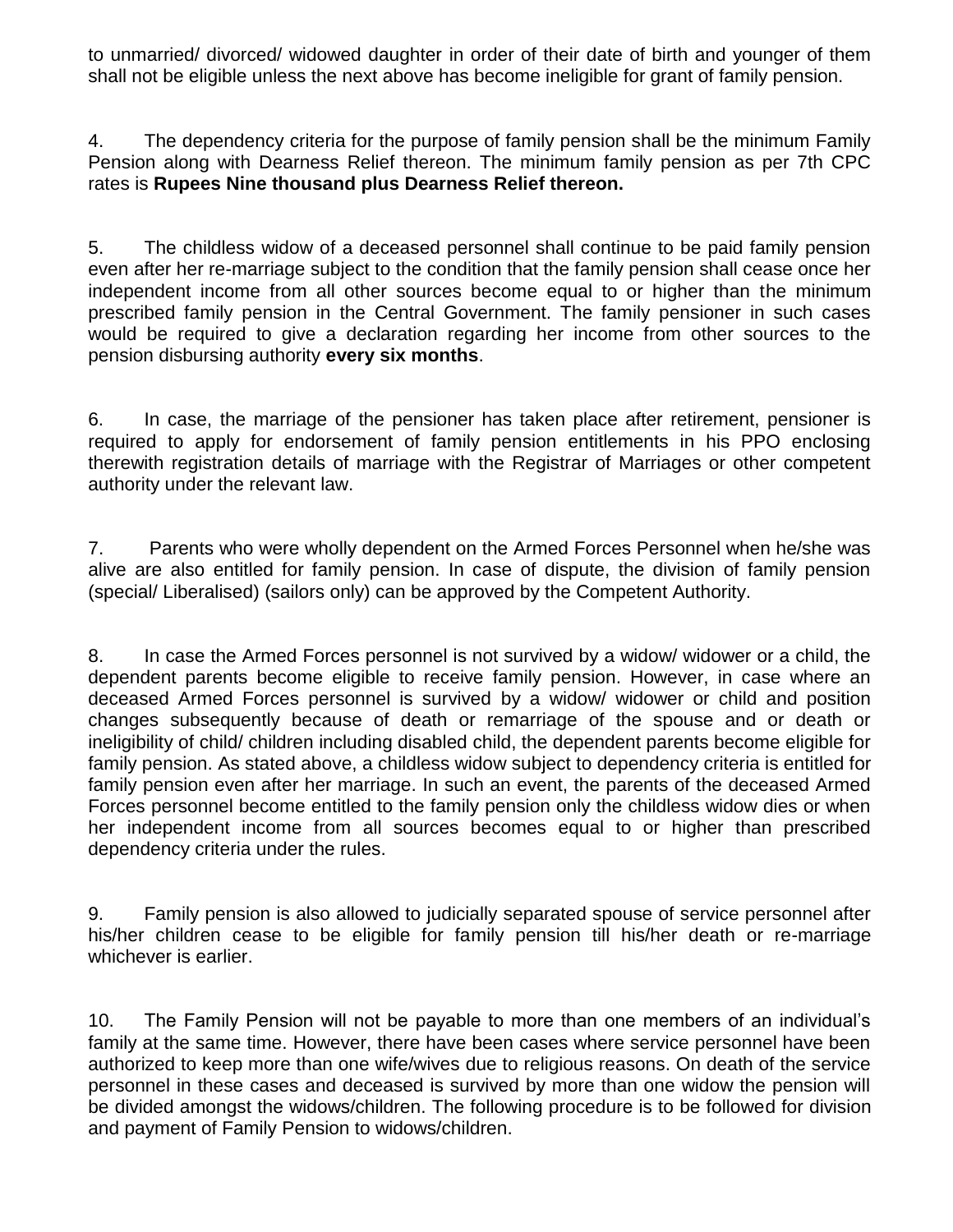(a) Where a deceased is survived by more than one eligible widow, the Ordinary Family Pension shall be paid to them in equal shares.

(b) On the death of a widow, her share of the ordinary family pension shall become payable to her eligible child(ren). In case the widow is not survived by any child/eligible child, her share of the family pension shall not lapse but shall be payable to the other widows in equal shares or if there is only one such other widow, in full to her.

(c) Where a deceased is survived by a widow and has also left behind eligible child/children from another wife who is not alive, the eligible child of the deceased wife, shall be entitled to the share of Ordinary Family Pension which the mother would have received if she had been alive at the time of death of the individual. The share or shares of family pension payable to such a child or children or to a widow or widows ceasing to be payable, such share or shares shall not lapse but shall be payable to the other widow or widows and or to other child or children otherwise eligible in equal shares, or if there is only one widow or child in full to such widow or child.

(d) Where the deceased is survived by a widow and has left behind eligible child/children from a divorced wife or wives, the eligible child or children shall be entitled to the share of Ordinary Family Pension which the mother would have received at the time of the death of the individual had she not been so divorced. In case the share or shares of family pension ceasing to be payable, such share or shares shall not lapse and shall be payable to the other widow or widows and or to other child or children otherwise eligible, in equal shares, or if there is only one widow or child, in full to such widow or child.

11. In case of mentally retarded son or daughter, the Family Pension shall be payable through a person nominated by the Armed Forces personnel or pensioner. In case no such nomination has been furnished by the pensioner during their life time, the same will be paid through the person nominated by the spouse of deceased personnel or pensioner. However, such personnel/ pensioners can also appoint legal guardian through Local Level Committee in terms of National Trust for the Welfare of Persons with Austism, Cerebral Palsy, Mental Retardation and Multiple Disabilities Act-1999 and Rules 2000. Govt. of India, MoD letter No. PC/MF-Air HQ/24229/283/FPHC/PP&R-3(i)/2678/D(Pen/Policy) dated 26 Oct 2007 is relevant.

**Authority**: - MoD letters 1(2)/97/1/D(Pen-C) dated 31 Jan 2001, No. PN/7995/D(Pen/Pol)/2010 dated 01 Oct 2010, No. 17(4)/2008(2)/D(Pen/Pol) dated 12 Nov 2008, No. 2(2)/2012/D(Pen/Pol) dated 14 Dec 2012, No.01(05)/2010-D(Pen/Policy) dated 17 Jan 13.